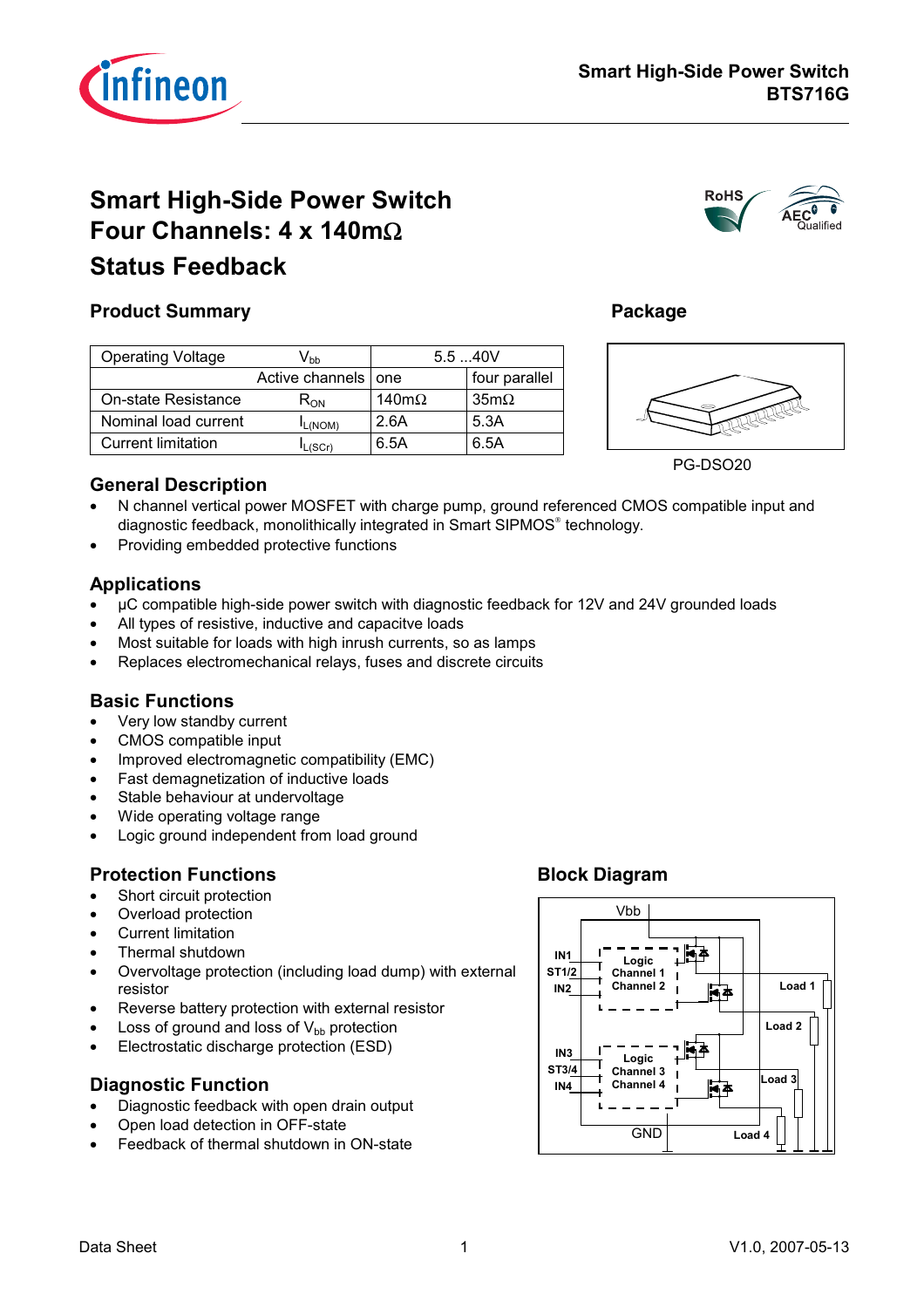

## Functional diagram

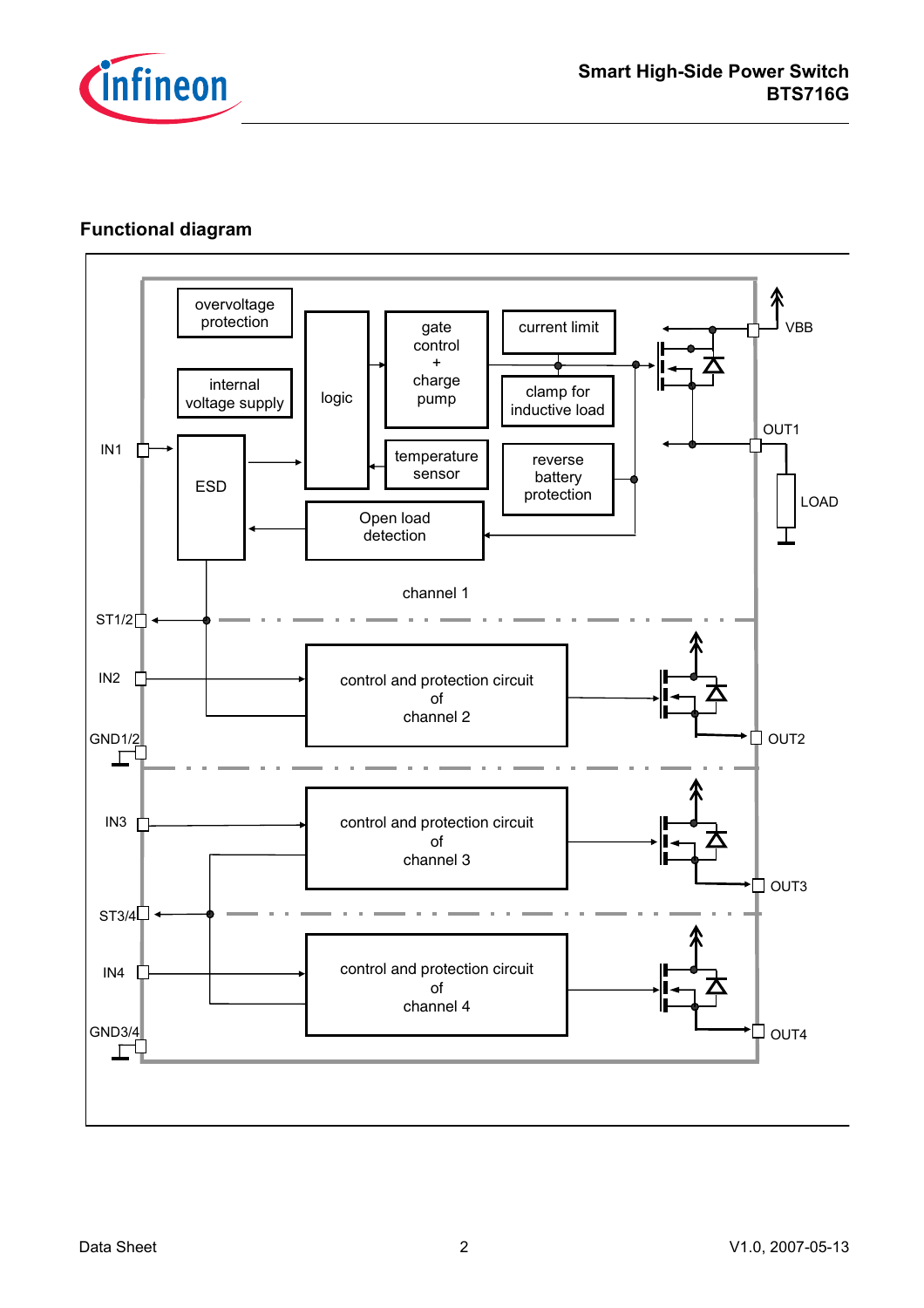

### **Pin Definitions and Functions**

| Pin            | Symbol           | <b>Function</b>                                        |
|----------------|------------------|--------------------------------------------------------|
| 1,10,          | $V_{bb}$         | Positive power supply voltage. Design the              |
| 11, 12,        |                  | wiring for the simultaneous max. short circuit         |
| 15,16,         |                  | currents from channel 1 to 2 and also for low          |
| 19,20          |                  | thermal resistance                                     |
| 3              | IN1              | Input 1,2,3,4 activates channel 1,2,3,4 in case        |
| 5              | IN <sub>2</sub>  | of logic high signal                                   |
| 7              | IN <sub>3</sub>  |                                                        |
| 9              | IN4              |                                                        |
| 18             | OUT <sub>1</sub> | <b>Output 1,2,3,4 protected high-side power output</b> |
| 17             | OUT <sub>2</sub> | of channel 1,2,3,4. Design the wiring for the          |
| 14             | OUT <sub>3</sub> | max. short circuit current                             |
| 13             | OUT4             |                                                        |
| 4              | ST1/2            | Diagnostic feedback 1/2,3/4 of channel 1,2,3,4         |
| 8              | ST3/4            | open drain, low on failure                             |
| $\overline{c}$ | GND1/2           | Ground of chip 1 (channel 1,2)                         |
| 6              | GND3/4           | Ground of chip 2 (channel 3,4)                         |

### **Pin configuration**

|                                                                                                                                                                                                                                                                                     | (top view) |  |  |
|-------------------------------------------------------------------------------------------------------------------------------------------------------------------------------------------------------------------------------------------------------------------------------------|------------|--|--|
| 20<br>$\rm V_{bb}$<br>bb<br>GND1/2<br>19<br>2<br><b>oh</b><br>IN <sub>1</sub><br>3<br>18<br>ST1/2<br>17<br>Т2<br>4<br>IN <sub>2</sub><br>5<br>16<br>bb<br>GND3/4<br>6<br>15<br>bb<br>IN <sub>3</sub><br>ТЗ<br>14<br>ST3/4<br>T4<br>13<br>8<br>IN <sub>4</sub><br>12<br>9<br>bb<br>∩ |            |  |  |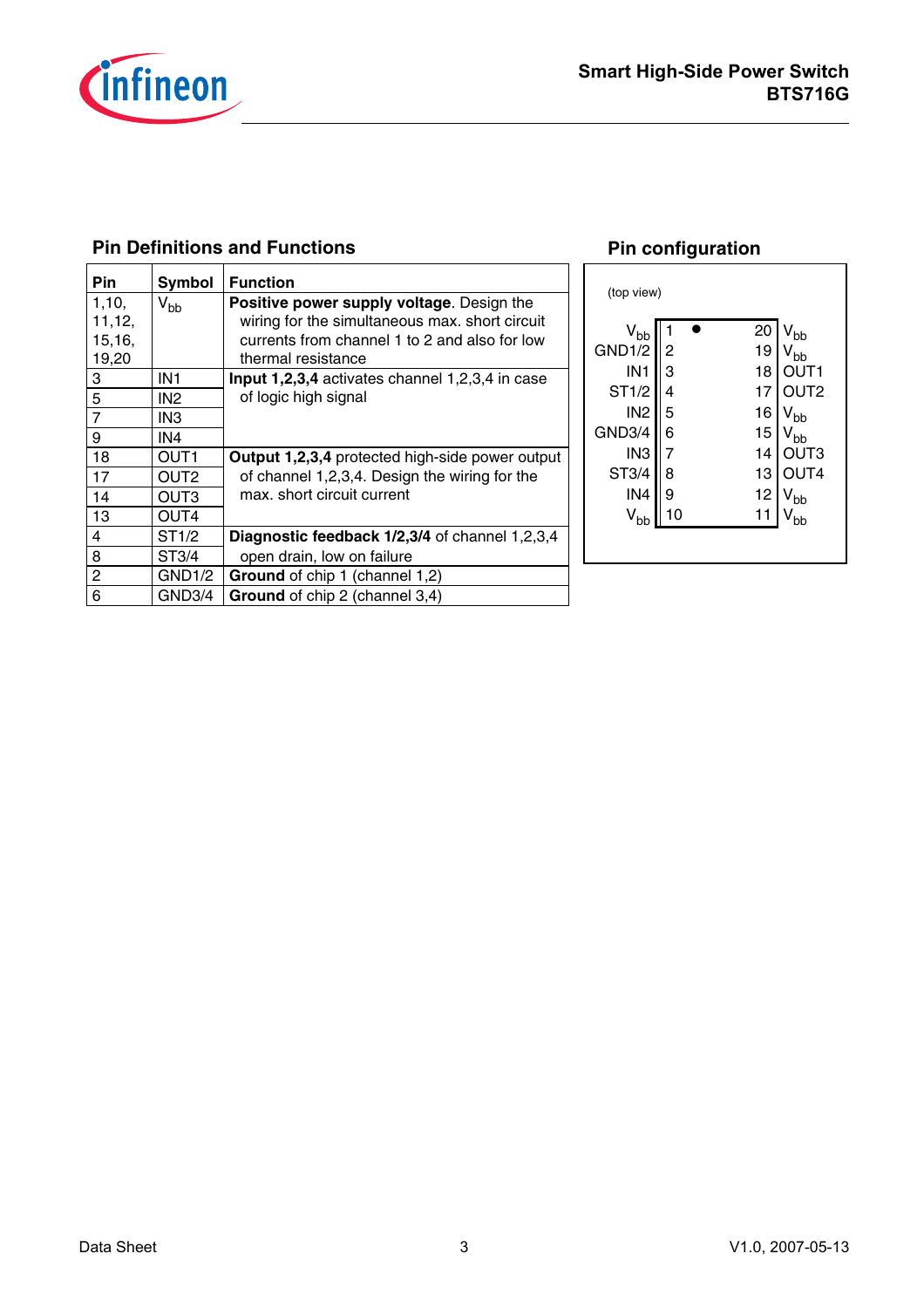

| <b>Parameter</b>                                                                                                                                                                                                 | <b>Symbol</b>              | <b>Values</b>     | <b>Unit</b> |
|------------------------------------------------------------------------------------------------------------------------------------------------------------------------------------------------------------------|----------------------------|-------------------|-------------|
| Supply voltage (overvoltage protection see page 6)                                                                                                                                                               | $V_{\rm bb}$               | 43                | $\vee$      |
| Supply voltage for full short circuit protection<br>$T_{i,start} = -40 \dots + 150^{\circ}C$                                                                                                                     | $V_{\rm bb}$               | 36                | $\vee$      |
| Load current (Short-circuit current, see page 6)                                                                                                                                                                 | $\sqrt{2}$                 | self-limited      | A           |
| Load dump protection <sup>1)</sup> $V_{\text{LoadDump}} = V_A + V_s$ , $V_A = 13.5$ V<br>$R_1^{2} = 2 \Omega$ , $t_d = 400$ ms; IN = low or high,<br>each channel loaded with $R_{\mathsf{L}} = 13.5 \ \Omega$ , | $V_{\text{Load dump}}^{3}$ | 60                | $\vee$      |
| Operating temperature range                                                                                                                                                                                      | $T_{\rm i}$                | $-40+150$         | $^{\circ}C$ |
| Storage temperature range                                                                                                                                                                                        | $\tau_{\text{stg}}$        | $-55+150$         |             |
| Power dissipation (DC) <sup>4)</sup><br>$T_a = 25^{\circ}$ C:                                                                                                                                                    | $P_{\text{tot}}$           | 3.6               | W           |
| $T_a = 85$ °C:<br>(all channels active)                                                                                                                                                                          |                            | 1.9               |             |
| Maximal switchable inductance, single pulse<br>$V_{bb}$ = 12V, $T_{i,start}$ = 150°C <sup>4)</sup> , see diagrams on page 10                                                                                     |                            |                   |             |
| $I_1 = 2.3$ A, $E_{AS} = 76$ mJ, 0 $\Omega$<br>one channel:                                                                                                                                                      | $Z_{L}$                    | 21                | mH          |
| $I_{L}$ = 3.3 A, $E_{AS}$ = 182 mJ, 0 $\Omega$<br>two parallel channels:                                                                                                                                         |                            | 25                |             |
| $I_1 = 4.7$ A, $E_{AS} = 460$ mJ, 0 $\Omega$<br>four parallel channels:                                                                                                                                          |                            | 30                |             |
| Electrostatic discharge capability (ESD)<br>IN:<br>ST:<br>(Human Body Model)<br>out to all other pins shorted:<br>acc. MIL-STD883D, method 3015.7 and ESD assn. std. S5.1-1993                                   | $V_{ESD}$                  | 1.0<br>4.0<br>8.0 | kV          |
| $R=1.5k\Omega$ ; C=100pF                                                                                                                                                                                         |                            |                   |             |
| Input voltage (DC) see internal circuit diagram page 9                                                                                                                                                           | $V_{\text{IN}}$            | $-10+16$          | $\vee$      |
| Current through input pin (DC)                                                                                                                                                                                   | $I_{\text{IN}}$            | ±0.3              | mA          |
| Pulsed current through input pin <sup>5)</sup>                                                                                                                                                                   | $I_{\rm IN}$               | ±5.0              |             |
| Current through status pin (DC)                                                                                                                                                                                  | $I_{ST}$                   | ±5.0              |             |

<sup>1)</sup> Supply voltages higher than V<sub>bb(AZ)</sub> require an external current limit for the GND and status pins (a 150 $\Omega$ resistor for the GND connection is recommended.

<sup>&</sup>lt;sup>2)</sup>  $R$ <sub>I</sub> = internal resistance of the load dump test pulse generator

 $3)$  V<sub>Load dump</sub> is setup without the DUT connected to the generator per ISO 7637-1 and DIN 40839

<sup>&</sup>lt;sup>4)</sup> Device on 50mm\*50mm\*1.5mm epoxy PCB FR4 with 6cm<sup>2</sup> (one layer, 70μm thick) copper area for V<sub>bb</sub> connection. PCB is vertical without blown air. See page 14

<sup>5)</sup> only for testing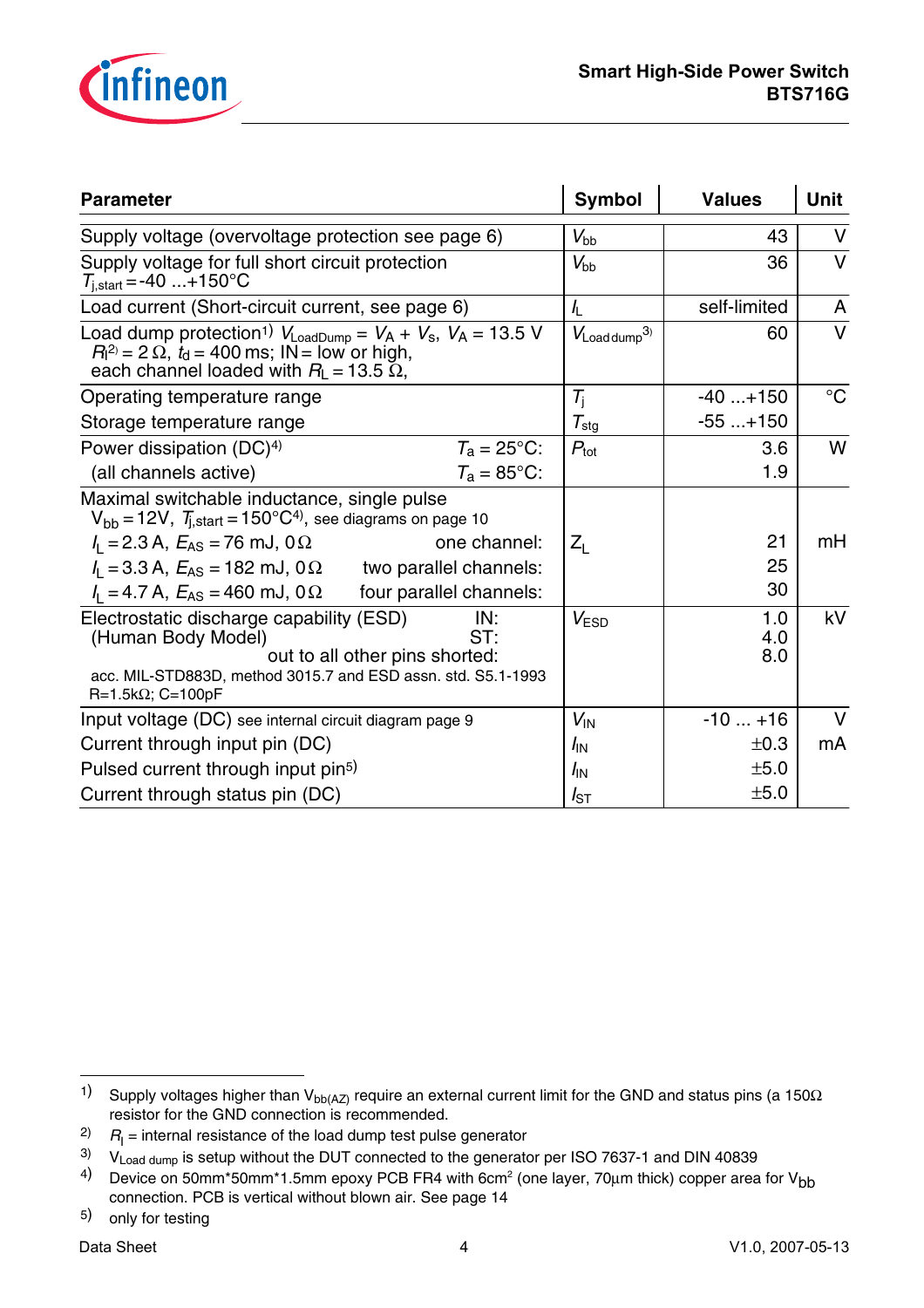

| <b>Parameter and Conditions</b>                                                                        | <b>Symbol</b>        | <b>Values</b>                       |                          |             | Unit  |     |
|--------------------------------------------------------------------------------------------------------|----------------------|-------------------------------------|--------------------------|-------------|-------|-----|
|                                                                                                        |                      |                                     | min                      | typ         | max   |     |
| Thermal resistance<br>junction - soldering point <sup>6)7)</sup><br>junction $-$ ambient <sup>6)</sup> | each channel:        | $R_{\rm this}$<br>$R_{\text{thja}}$ | $- -$<br>$- -$           | $- -$<br>-- | $- -$ | K/W |
| $@6$ cm <sup>2</sup> cooling area                                                                      | one channel active:  |                                     | $\overline{\phantom{m}}$ | 44          | $ -$  |     |
|                                                                                                        | all channels active: |                                     | $- -$                    | 35          | $- -$ |     |

## **Electrical Characteristics**

| <b>Parameter and Conditions, each of the four channels   Symbol</b>       |     | <b>Values</b> |     | Unit |
|---------------------------------------------------------------------------|-----|---------------|-----|------|
| at T <sub>j</sub> = -40+150°C, $V_{bb}$ = 12 V unless otherwise specified | min | tvp           | max |      |

## **Load Switching Capabilities and Characteristics**

| On-state resistance ( $V_{bb}$ to OUT); $I_L = 2 A$                                                                |                                                                                               |                                           |                  |                   |                   |                |           |
|--------------------------------------------------------------------------------------------------------------------|-----------------------------------------------------------------------------------------------|-------------------------------------------|------------------|-------------------|-------------------|----------------|-----------|
|                                                                                                                    | each channel, $T_i = 25^{\circ}$ C:                                                           | $T_{\rm i} = 150^{\circ}$ C:              | $R_{ON}$         |                   | 110<br>210        | 140<br>280     | $m\Omega$ |
|                                                                                                                    | two parallel channels, $T_i = 25^{\circ}$ C:<br>four parallel channels, $T_1 = 25^{\circ}$ C: |                                           |                  |                   | 55<br>28          | 70<br>35       |           |
| see diagram, page 11                                                                                               |                                                                                               |                                           |                  |                   |                   |                |           |
| Nominal load current                                                                                               | two parallel channels active:<br>four parallel channels active:                               | one channel active:                       | $I_{L(NOM)}$     | 2.3<br>3.3<br>4.7 | 2.6<br>3.7<br>5.3 | --<br>--       | A         |
| Device on PCB <sup>6)</sup> , $T_a = 85^{\circ}$ C, $T_i \le 150^{\circ}$ C                                        |                                                                                               |                                           |                  |                   |                   |                |           |
| Output current while GND disconnected or pulled up <sup>8)</sup> ;<br>$Vbb = 32 V, VIN = 0,$<br>see diagram page 9 |                                                                                               |                                           | $I_{L(GNDhigh)}$ |                   |                   | $\overline{2}$ | mA        |
| Turn-on time <sup>9)</sup>                                                                                         |                                                                                               | IN $\Gamma$ to 90% $V_{\text{OUT}}$ :     | $t_{\rm on}$     |                   | 100               | 250            | $\mu$ s   |
| Turn-off time                                                                                                      |                                                                                               | IN $\mathbb{L}$ to 10% $V_{\text{OUT}}$ : | $t_{\rm off}$    |                   | 100               | 270            |           |
| $R_{L}$ = 12 $\Omega$                                                                                              |                                                                                               |                                           |                  |                   |                   |                |           |
| Slew rate on 9)                                                                                                    | 10 to 30% $V_{\text{OUT}}$ , $R_{\text{L}} = 12 \,\Omega$ :                                   |                                           | $dV/dt_{on}$     | 0.2 <sub>0</sub>  | --                | 1.0            | $V/\mu s$ |
| Slew rate of <sup>9)</sup>                                                                                         | 70 to 40% $V_{\text{OUT}}$ , $R_{\text{L}} = 12 \,\Omega$ :                                   |                                           | -d $V/dt_{off}$  | 0.2               |                   | 1.1            | $V/\mu s$ |

8) not subject to production test, specified by design

<sup>&</sup>lt;sup>6)</sup> Device on 50mm\*50mm\*1.5mm epoxy PCB FR4 with 6cm $^2$  (one layer, 70μm thick) copper area for V<sub>bb</sub> connection. PCB is vertical without blown air. See page 14

<sup>7)</sup> Soldering point: upper side of solder edge of device pin 15. See page 14

<sup>9)</sup> See timing diagram on page 12.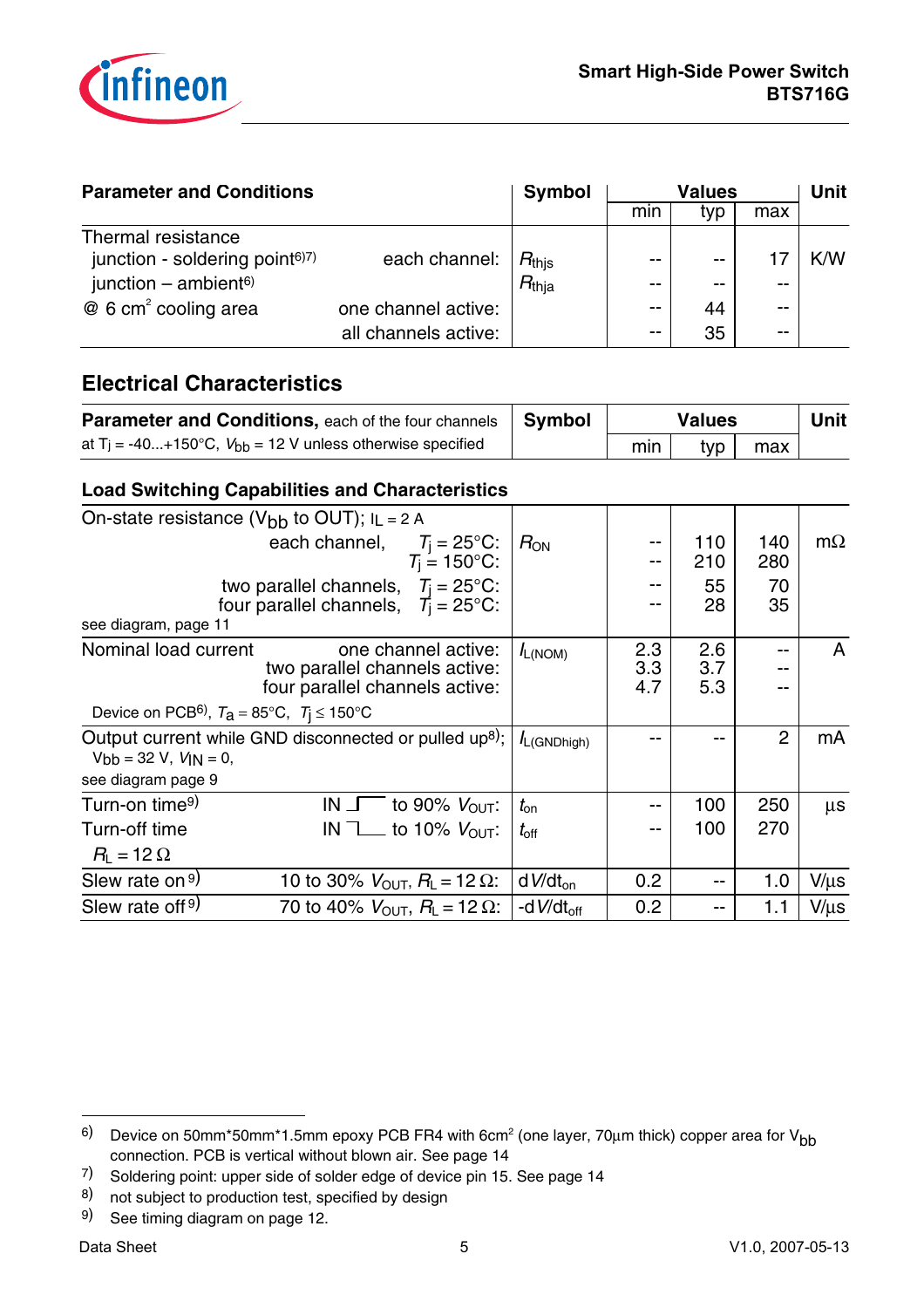

| <b>Parameter and Conditions, each of the four channels</b>                                                                        | <b>Symbol</b>                 |                | Unit       |            |             |
|-----------------------------------------------------------------------------------------------------------------------------------|-------------------------------|----------------|------------|------------|-------------|
| at T <sub>j</sub> = -40+150°C, $V_{bb}$ = 12 V unless otherwise specified                                                         |                               | min            | typ        | max        |             |
| <b>Operating Parameters</b>                                                                                                       |                               |                |            |            |             |
| Operating voltage                                                                                                                 | $V_{\text{bb}(on)}$           | 5.5            | --         | 40         | V           |
| Undervoltage switch off <sup>10)</sup><br>$T_1 = -4025$ °C:                                                                       | $V_{\text{bb}(u \text{ so})}$ | $-$            | --         | 4.5        | $\vee$      |
| $T_i = 125$ °C:                                                                                                                   |                               | --             | $-$        | $4.5^{11}$ |             |
| Overvoltage protection <sup>12)</sup><br>$I_{\text{bb}} = 40 \text{ mA}$                                                          | $V_{bb(AZ)}$                  | 41             | 47         | 52         | V           |
| Standby current <sup>13)</sup><br>$T_j = -40^{\circ}C25^{\circ}C:$<br>$T_j = 150^{\circ}C:$<br>$V_{IN} = 0$ ; see diagram page 11 | $I_{\text{bb(off)}}$          | --<br>--       | 9          | 16<br>24   | μA          |
| $T_i = 125$ °C:                                                                                                                   |                               | $\overline{a}$ | $-$        | $16^{11}$  |             |
| Off-State output current (included in $I_{\text{bb}}(\text{off})$ )<br>$V_{\text{IN}} = 0$ ; each channel                         | $I_{L(\text{off})}$           | $-$            | 1          | 5          | $\mu$ A     |
| Operating current $^{14}$ , $V_{\text{IN}} = 5V$ ,                                                                                |                               |                |            |            |             |
| one channel on:<br>$I_{GND} = I_{GND1} + I_{GND2}$<br>all channels on:                                                            | <i>I</i> GND                  | --<br>--       | 0.5<br>1.9 | 0.9<br>3.3 | mA          |
| <b>Protection Functions<sup>15)</sup></b>                                                                                         |                               |                |            |            |             |
| Current limit, $V_{\text{out}} = 0V$ , (see timing diagrams, page 12)                                                             |                               |                |            |            |             |
| $T_{\rm j} = -40^{\circ}$ C:<br>$T_{\rm j} = 25^{\circ}$ C:                                                                       | $I_{L(lim)}$                  |                | --         | 14         | A           |
| $T_1 = +150$ °C:                                                                                                                  |                               | --<br>5        | 9<br>$-$   | $-$        |             |
| Repetitive short circuit current limit,                                                                                           |                               |                |            |            |             |
| $T_i = T_{it}$<br>each channel<br>two, three or four parallel channels<br>(see timing diagrams, page 12)                          | $I_{L(SCr)}$                  | --             | 6.5<br>6.5 | --         | A           |
| Initial short circuit shutdown time<br>$T_{i,start} = 25^{\circ}C$ :<br>(see timing diagrams on page 12)<br>$V_{\text{out}} = 0V$ | $t_{\text{off}(\text{SC})}$   | --             | 2          | --         | ms          |
| Output clamp (inductive load switch off) <sup>16)</sup><br>at $VON(CL) = Vbb - VOUT$ , $I = 40 mA$                                | $V_{ON(CL)}$                  | 41             | 47         | 52         | $\vee$      |
| Thermal overload trip temperature                                                                                                 | $T_{\rm it}$                  | 150            | --         | --         | $^{\circ}C$ |
| <b>Thermal hysteresis</b>                                                                                                         | $\varDelta T_\text{it}$       | --             | 10         | --         | K           |

<sup>10)</sup> is the voltage, where the device doesn´t change it´s switching condition for 15ms after the supply voltage falling below the lower limit of Vbb(on)

<sup>11)</sup> not subject to production test, specified by design

<sup>12)</sup> Supply voltages higher than V<sub>bb(AZ)</sub> require an external current limit for the GND and status pins (a 150 $\Omega$ resistor for the GND connection is recommended). See also VON(CL) in table of protection functions and circuit diagram on page 9.

<sup>13)</sup> Measured with load; for the whole device; all channels off

<sup>14)</sup> Add  $I_{ST}$ , if  $I_{ST} > 0$ 

<sup>15)</sup> Integrated protection functions are designed to prevent IC destruction under fault conditions described in the data sheet. Fault conditions are considered as "outside" normal operating range. Protection functions are not designed for continuous repetitive operation.

<sup>16)</sup> If channels are connected in parallel, output clamp is usually accomplished by the channel with the lowest VON(CL)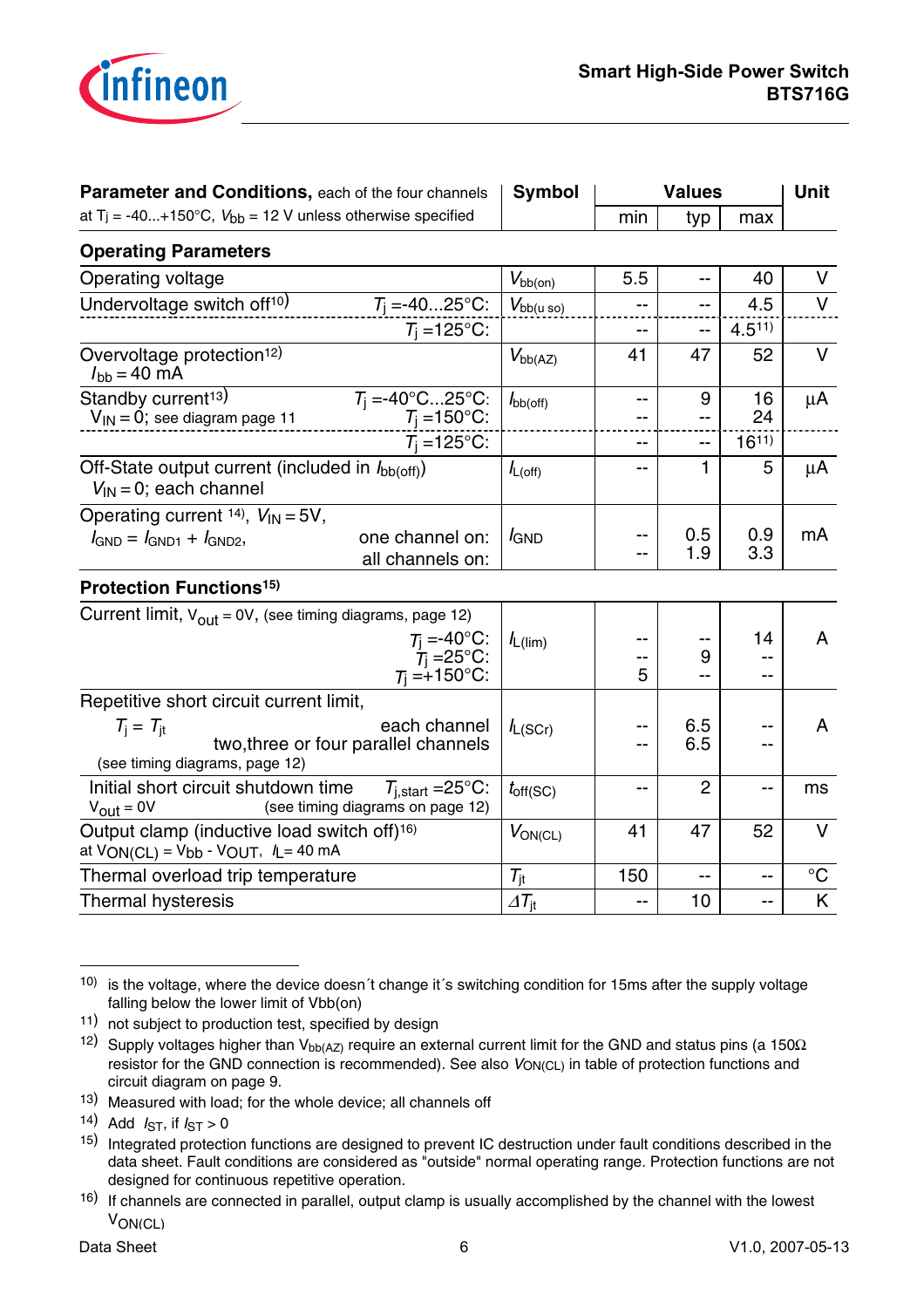

| Parameter and Conditions, each of the four channels                          |                         | <b>Symbol</b>               |     | <b>Values</b>            |            | <b>Unit</b> |
|------------------------------------------------------------------------------|-------------------------|-----------------------------|-----|--------------------------|------------|-------------|
| at T <sub>j</sub> = -40+150°C, $V_{bb}$ = 12 V unless otherwise specified    |                         |                             | min | typ                      | max        |             |
| <b>Reverse Battery</b>                                                       |                         |                             |     |                          |            |             |
| Reverse battery voltage 17)                                                  |                         | $-V_{\rm bb}$               | --  |                          | 32         | V           |
| Drain-source diode voltage (Vout > Vbb)<br>$L = -2.0A$ , $T = +150^{\circ}C$ |                         | $-V_{ON}$                   | --  | 600                      | --         | mV          |
| <b>Diagnostic Characteristics</b>                                            |                         |                             |     |                          |            |             |
| Open load detection voltage                                                  |                         | $V_{\text{OUT}(\text{OL})}$ | 1.7 | 2.8                      | 4.0        | $\vee$      |
| Input and Status Feedback <sup>18)</sup>                                     |                         |                             |     |                          |            |             |
| Input resistance<br>(see circuit page 9)                                     | $R_{\rm I}$             | 2.5                         | 4.0 | 6.0                      | k $\Omega$ |             |
| Input turn-on threshold voltage                                              |                         | $V_{IN(T+)}$                | $-$ | $\overline{a}$           | 2.5        | $\vee$      |
| Input turn-off threshold voltage                                             |                         | $V_{IN(T-)}$                | 1.0 | --                       | --         | $\vee$      |
| Input threshold hysteresis                                                   |                         | $\Delta$ $V_{\text{IN(T)}}$ |     | 0.2                      | --         | $\vee$      |
| Status change after positive input slope <sup>19)</sup>                      |                         | $t_{d(S Ton)}$              |     | 10                       | 20         | $\mu$ S     |
| with open load                                                               |                         |                             |     |                          |            |             |
| Status change after positive input slope <sup>19)</sup><br>with overload     | $t_{\text{d(S Ton)}}$   | 30                          | --  | --                       | $\mu$ S    |             |
| Status change after negative input slope<br>with open load                   | $t_{d(SToff)}$          | --                          | --  | 500                      | $\mu$ S    |             |
| Status change after negative input slope <sup>19)</sup>                      | $t_{d(\text{SToff})}$   | --                          | --  | 20                       | $\mu$ S    |             |
| with overtemperature                                                         |                         |                             |     |                          |            |             |
| Off state input current                                                      | $V_{IN} = 0.4 V$ :      | $I_{\text{IN}(\text{off})}$ | 5   | $\overline{\phantom{a}}$ | 20         | $\mu$ A     |
| On state input current                                                       | $V_{\text{IN}} = 5 V$ : | $I_{\text{IN(on)}}$         | 10  | 35                       | 60         | μA          |
| Status output (open drain)                                                   |                         |                             |     |                          |            |             |
| Zener limit voltage                                                          | $I_{ST}$ = +1.6 mA:     | $V_{ST(high)}$              | 5.4 |                          |            | $\vee$      |
| ST low voltage                                                               | $I_{ST}$ = +1.6 mA:     | $V_{ST(low)}$               | --  | --                       | 0.6        |             |

<sup>17)</sup> Requires a 150  $\Omega$  resistor in GND connection. The reverse load current through the intrinsic drain-source diode has to be limited by the connected load. Power dissipation is higher compared to normal operating conditions due to the voltage drop across the drain-source diode. The temperature protection is not active during reverse current operation! Input and Status currents have to be limited (see max. ratings page 4 and circuit page 9).

<sup>&</sup>lt;sup>18)</sup> If ground resistors  $R_{GND}$  are used, add the voltage drop across these resistors.

<sup>19)</sup> not subiect to production test. specified by design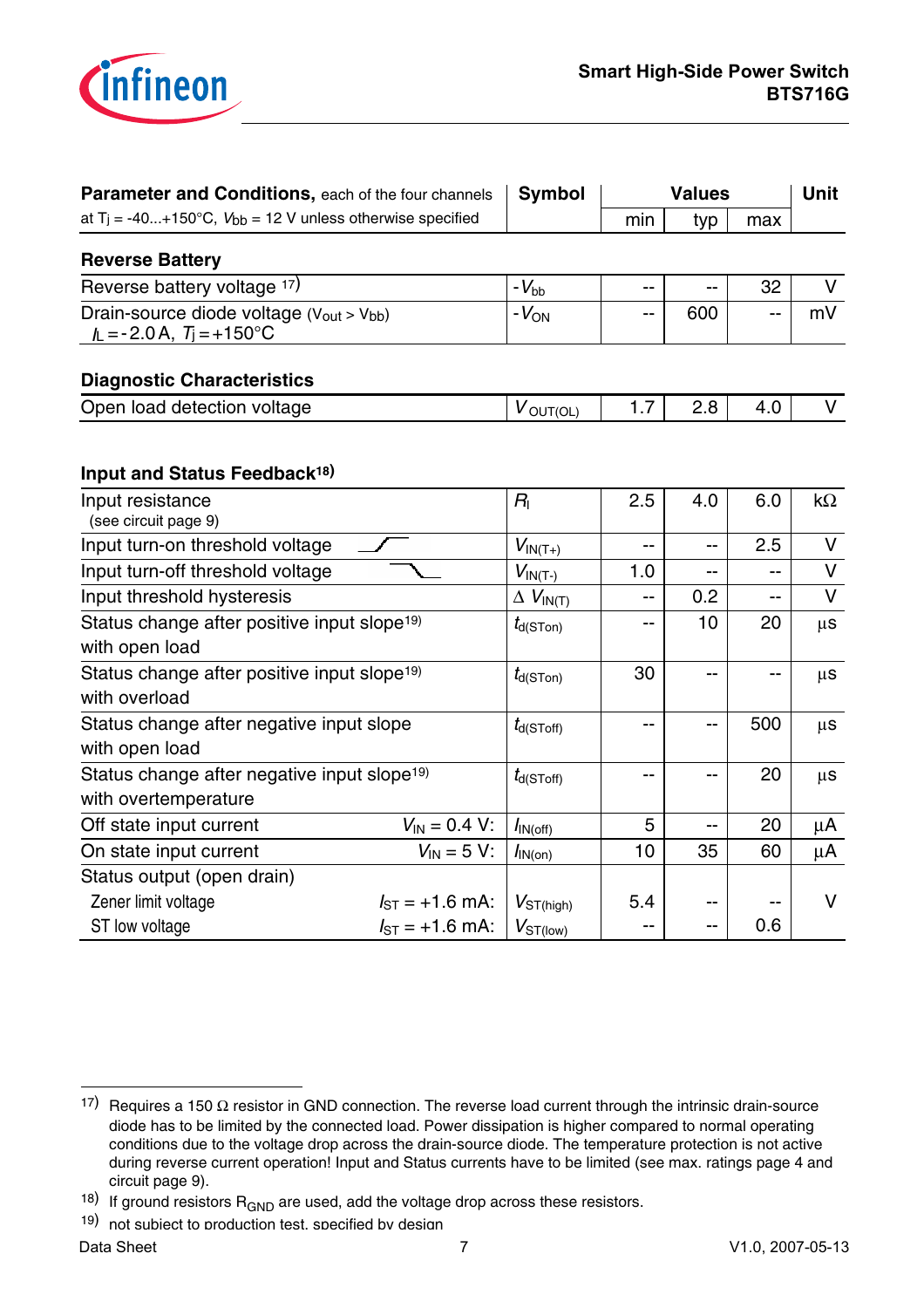

## **Truth Table**

| Channel 1 and 2                 | Chip 1        | IN <sub>1</sub> | IN <sub>2</sub> | OUT1             | OUT <sub>2</sub> | <b>ST1/2</b> |
|---------------------------------|---------------|-----------------|-----------------|------------------|------------------|--------------|
| Channel 3 and 4                 | Chip 2        | IN <sub>3</sub> | IN4             | OUT <sub>3</sub> | OUT4             | ST3/4        |
| (equivalent to channel 1 and 2) |               |                 |                 |                  |                  |              |
| <b>Normal operation</b>         |               |                 |                 |                  |                  | н            |
|                                 |               |                 | н               |                  | н                | н            |
|                                 |               | н               |                 | н                |                  | н            |
|                                 |               | н               | н               | н                | н                | н            |
| Open load                       | Channel 1 (3) |                 | X               | Z                | X                | $L^{20}$     |
|                                 |               | н               | X               | н                | X                | н            |
|                                 | Channel 2 (4) | X               |                 | X                | Z                | $L^{15}$     |
|                                 |               | x               | н               | X                | н                | н            |
| Overtemperature                 | both channel  |                 |                 |                  |                  | н            |
|                                 |               | x               | н               |                  |                  |              |
|                                 |               | н               | X               |                  |                  |              |
|                                 | Channel 1 (3) |                 | X               |                  | X                | н            |
|                                 |               | н               | X               |                  | X                |              |
|                                 | Channel 2 (4) | X               |                 | X                |                  | н            |
|                                 |               | x               | н               | X                |                  |              |

 $L = "Low" Level X = don't care Z = high impedance, potential depends on external circuit$ H = "High" Level Status signal valid after the time delay shown in the timing diagrams

Parallel switching of channel 1 and 2 (also channel 3 and 4) is easily possible by connecting the inputs and outputs in parallel (see truth table). If switching channel 1 to 4 in parallel, the status outputs ST1/2 and ST3/4 have to be configured as a 'Wired OR' function with a single pull-up resistor.

## **Terms**



Leadframe  $(V_{bb})$  is connected to pin 1,10,11,12,15,16,19,20

External R<sub>GND</sub> optional; two resistors R<sub>GND1</sub>, R<sub>GND2</sub> = 150 Ω or a single resistor R<sub>GND</sub> = 75 Ω for reverse battery protection up to the max. operating voltage.

<sup>20)</sup> L, if potential at the Output exceeds the OpenLoad detection voltage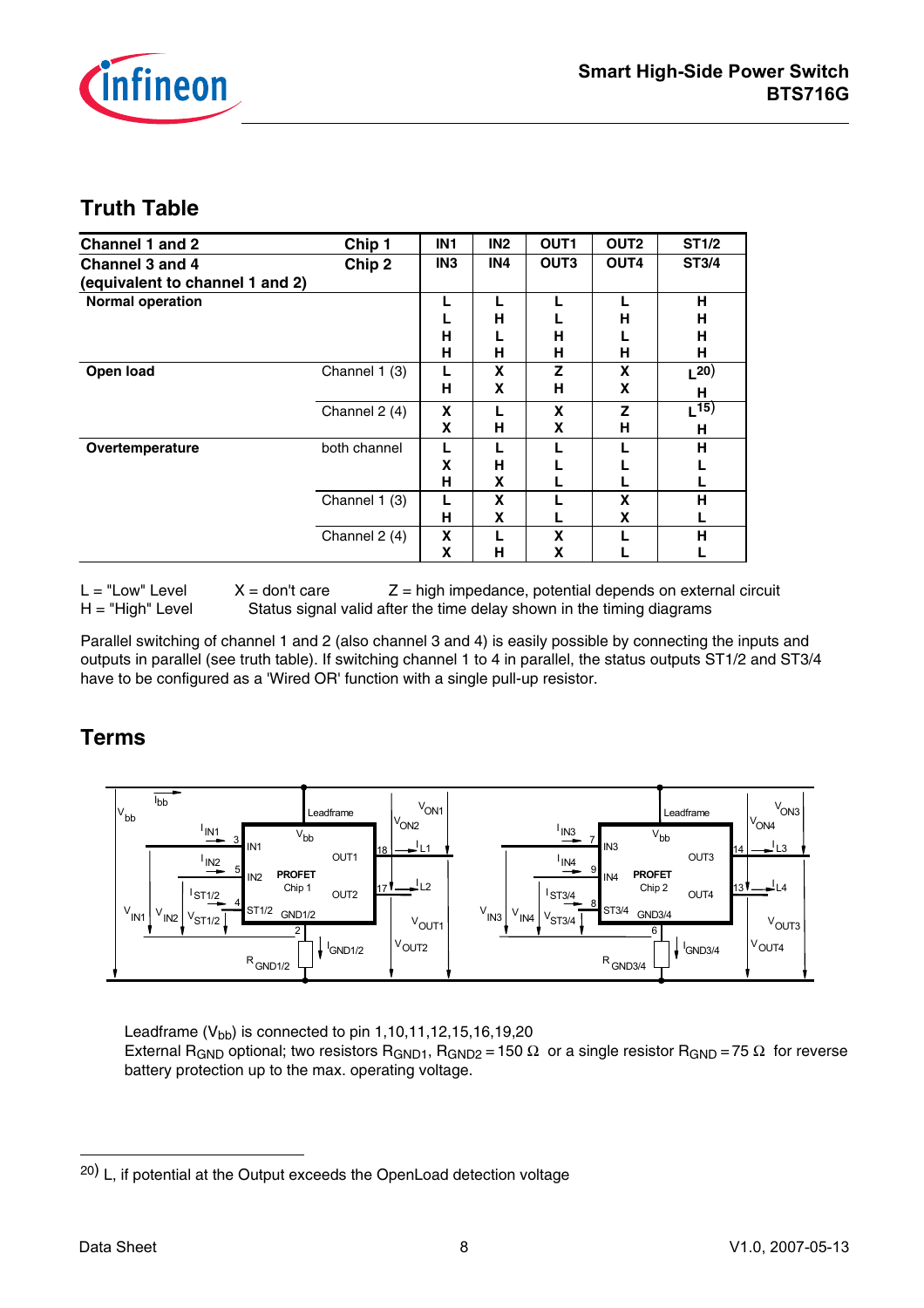

### **Input circuit (ESD protection),** IN1 to IN4



The use of ESD zener diodes as voltage clamp at DC conditions is not recommended.

#### **Status output,** ST1/2 or ST3/4



ESD-Zener diode: 6.1 V typ., max 0.3 mA;  $R_{ST(ON)} < 375 \Omega$ at 1.6 mA. The use of ESD zener diodes as voltage clamp at DC conditions is not recommended.

#### **Inductive and overvoltage output clamp,** OUT1...4



 $V_{ON}$  clamped to  $V_{ON(CL)} = 47$  V typ.

#### **Overvolt. and reverse batt. protection**



 $V_{Z1}$  = 6.1 V typ.,  $V_{Z2}$  = 47 V typ.,  $R_{GND}$  = 150  $\Omega$ ,  $R_{ST}$ = 15 kΩ,  $R$ |= 3.5 kΩ typ.

In case of reverse battery the load current has to be limited by the load. Temperature protection is not active

#### **Open-load detection,** OUT1...4

OFF-state diagnostic condition: Open Load, if  $V_{\text{OUT}} > 3$  V typ.; IN low



#### **GND disconnect**



Any kind of load. In case of  $IN = high$  is  $VOUT \approx VN - VIN(T+)$ . Due to  $V_{GND} > 0$ , no  $VST =$  low signal available.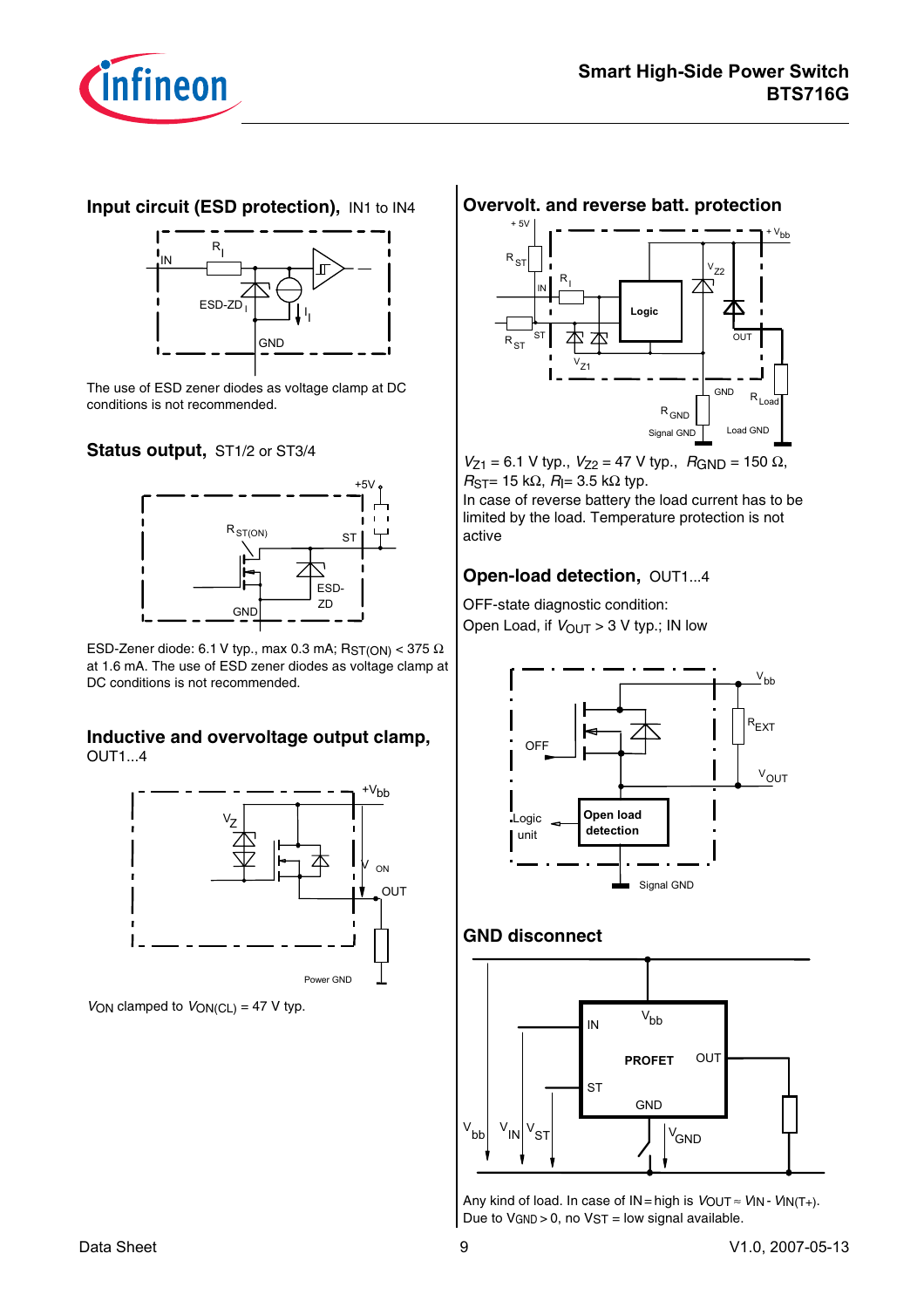

## **GND disconnect with GND pull up**



Any kind of load. If  $V_{GND} > V_{IN} - V_{IN(T+)}$  device stays off Due to  $VGND > 0$ , no  $VST = low$  signal available.

### **Vbb disconnect with energized inductive load**



For inductive load currents up to the limits defined by  $Z$ . (max. ratings and diagram on page 10) each switch is protected against loss of  $V_{bb}$ .

Consider at your PCB layout that in the case of Vbb disconnection with energized inductive load all the load current flows through the GND connection.

#### **Inductive load switch-off energy dissipation** PROFET V<sub>bb</sub> **IN** S<sub>T</sub> **OUT** GND **.**  $\mathsf{E}_{\mathsf{bb}}$  $_{\mathsf{E}_{\:\mathsf{L}}}$ E  $\mathbb{R}_{\mathsf{AS}} \ll$ R  $E_{\text{Loa}}$  $R^{\phantom{\dagger}}_{\mathsf{L}}$ L  $z_{L}$

Energy stored in load inductance:

$$
E_L = \frac{1}{2} \cdot L \cdot I_L^2
$$

While demagnetizing load inductance, the energy dissipated in PROFET is

 $E_{\text{AS}} = E_{\text{bb}} + E_{\text{L}} - E_{\text{R}} = V_{\text{ON}(CL)} \cdot i_{\text{L}}(t) dt$ 

with an approximate solution for R<sub>L</sub> > 0 $\Omega$ :

$$
E_{\text{AS}} = \frac{I_{\text{L}} \cdot L}{2 \cdot R_{\text{L}}}(V_{\text{bb}} + |V_{\text{OUT}(\text{CL})}|) \text{ } \ln \left(1 + \frac{I_{\text{L}} \cdot R_{\text{L}}}{|V_{\text{OUT}(\text{CL})}|}\right)
$$

## **Maximum allowable load inductance for a single switch off** (one channel)<sup>4)</sup>

$$
L = f(I_L)
$$
; T<sub>j,start</sub> = 150°C, V<sub>bb</sub> = 12 V, R<sub>L</sub> = 0 $\Omega$ 

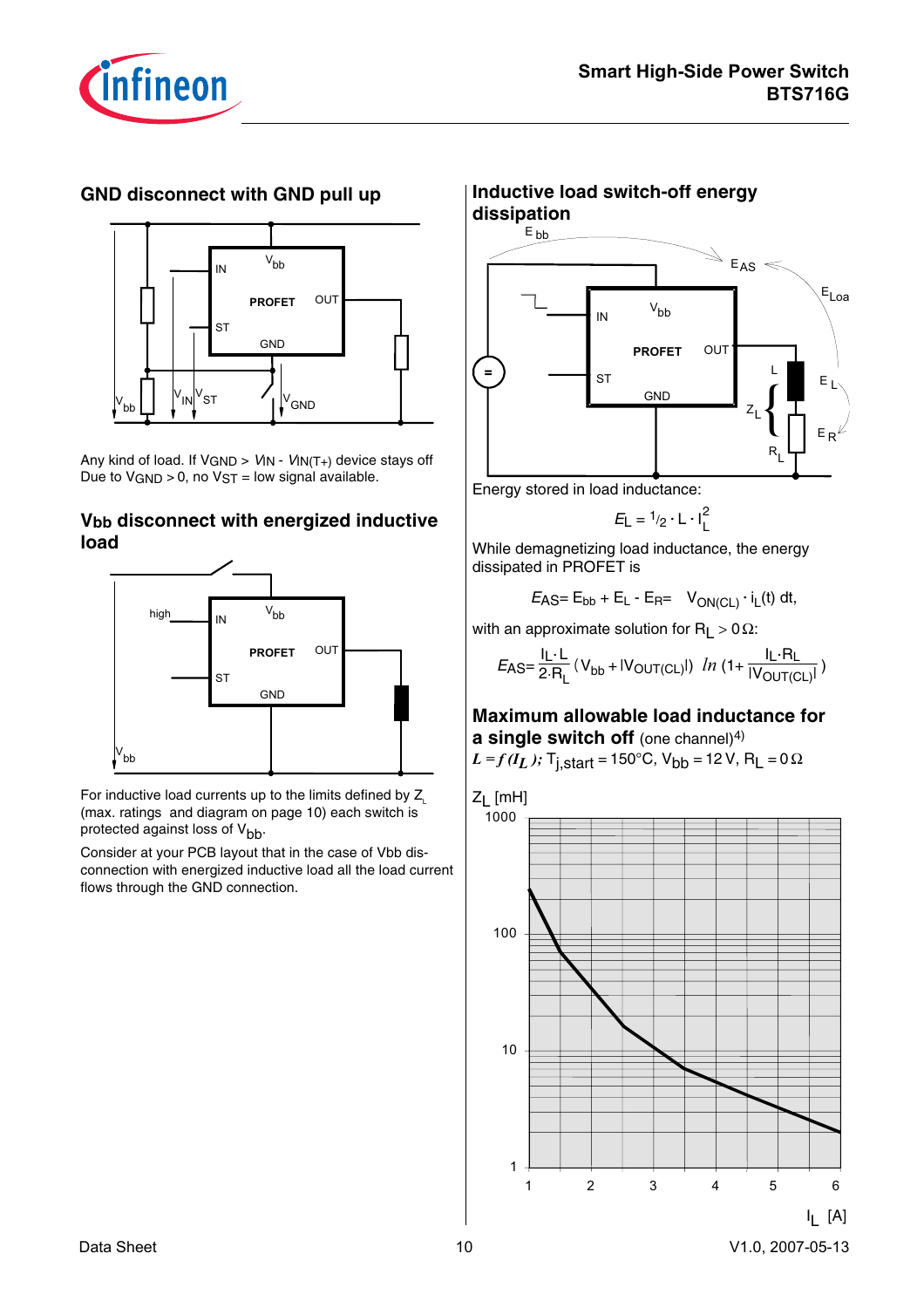



## **Typ. standby current**

 $I_{bb(off)} = f(T_j)$ ;  $V_{bb} = 9...34$  V,  $IN1,2,3,4 = low$ 

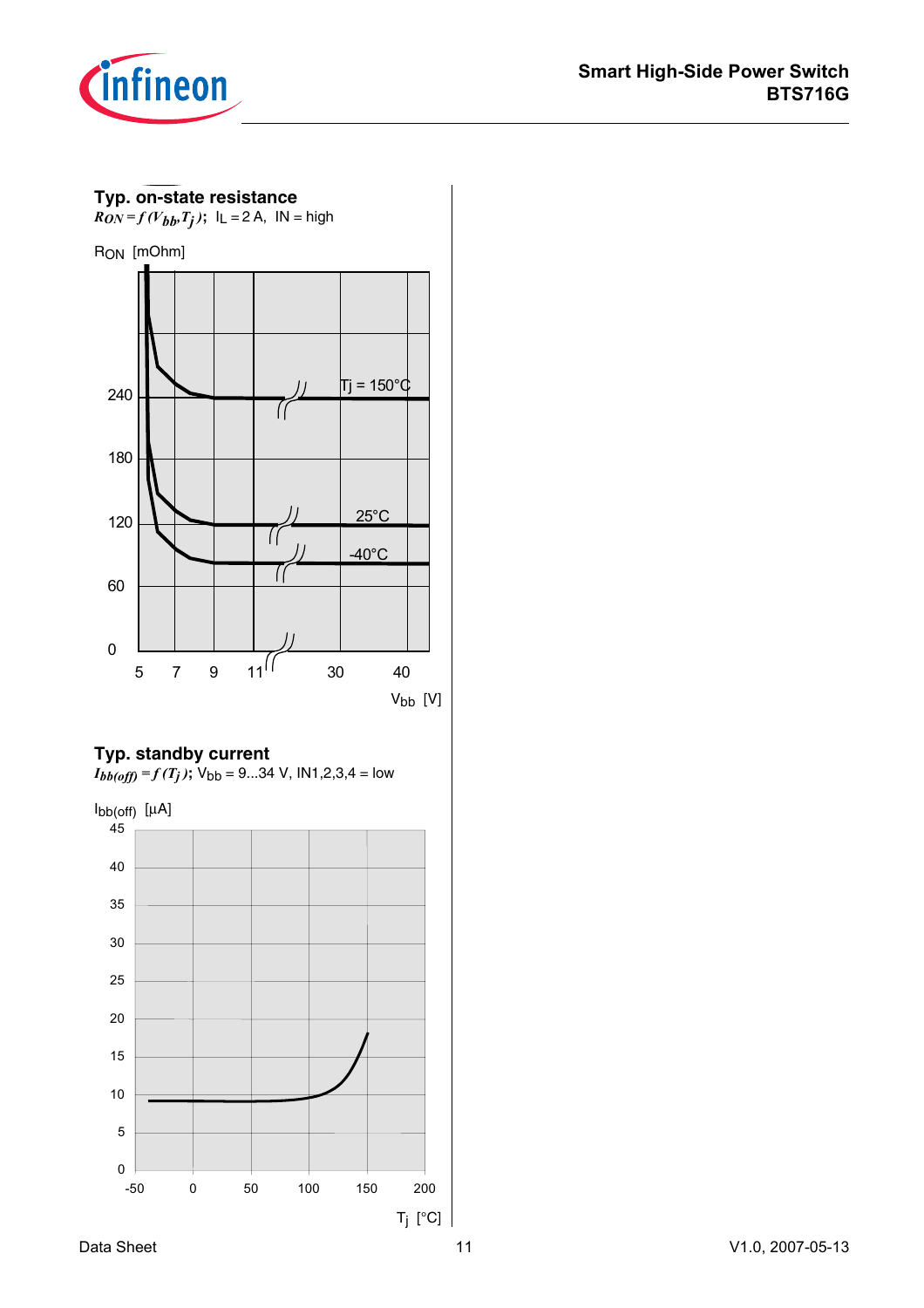

# **Timing diagrams**

All channels are symmetric and consequently the diagrams are valid for channel 1 to channel 4



Heating up of the chip may require several milliseconds, depending on external conditions

 $\mathbf t$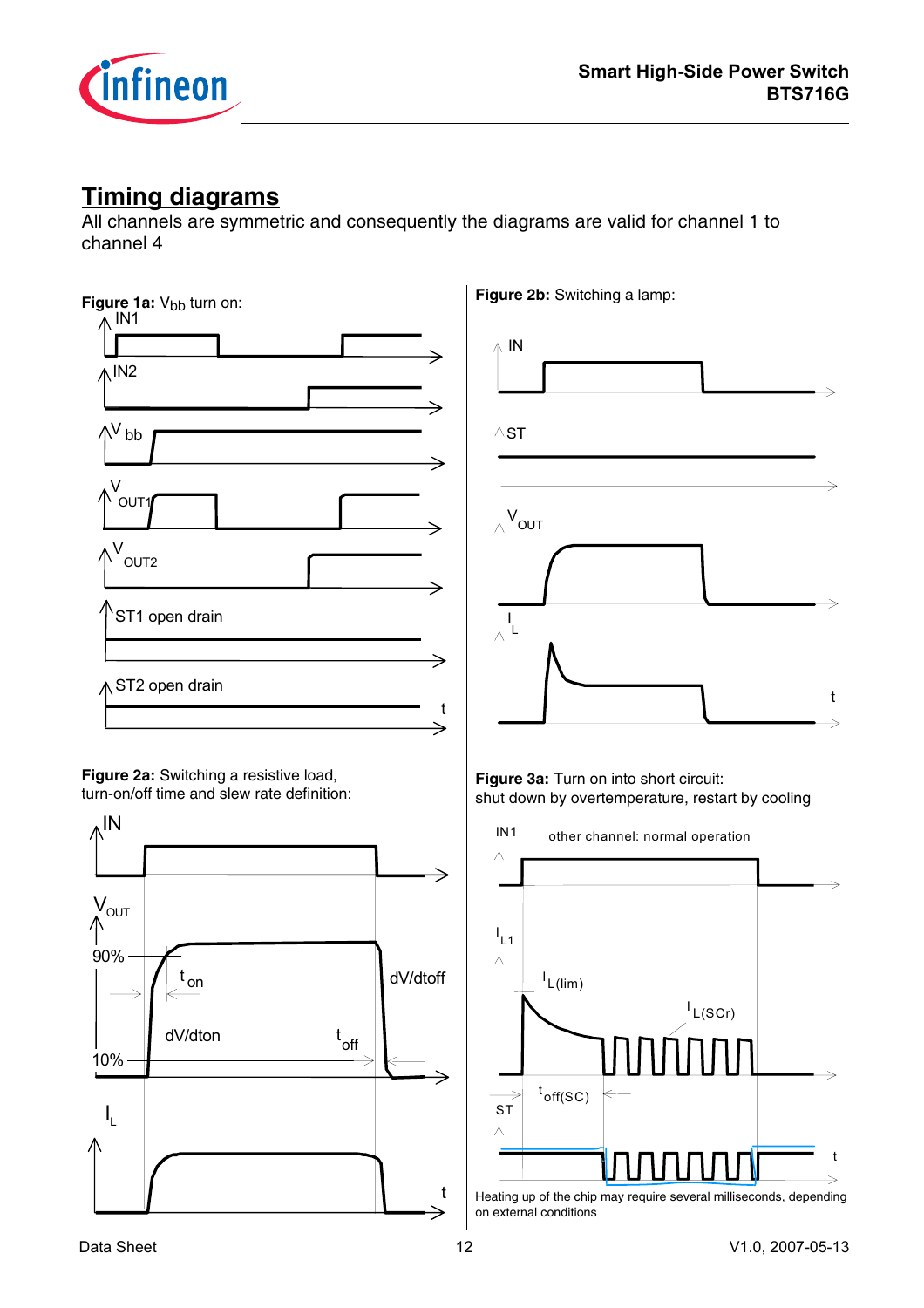

**Figure 3b:** Turn on into short circuit: shut down by overtemperature, restart by cooling (two parallel switched channels 1 and 2)



ST1 and ST2 have to be configured as a 'Wired OR' function ST1/2 with a single pull-up resistor.

#### **Figure 4a:** Overtemperature: Reset if  $T_i < T_{it}$



**Figure 5a:** Open load: detection in OFF-state, turn on/off to open load Open load of channel 1; other channels normal



#### **Figure 6a:** Status change after, turn on/off to overtemperature

Overtemperature of channel 1; other channels normal operation

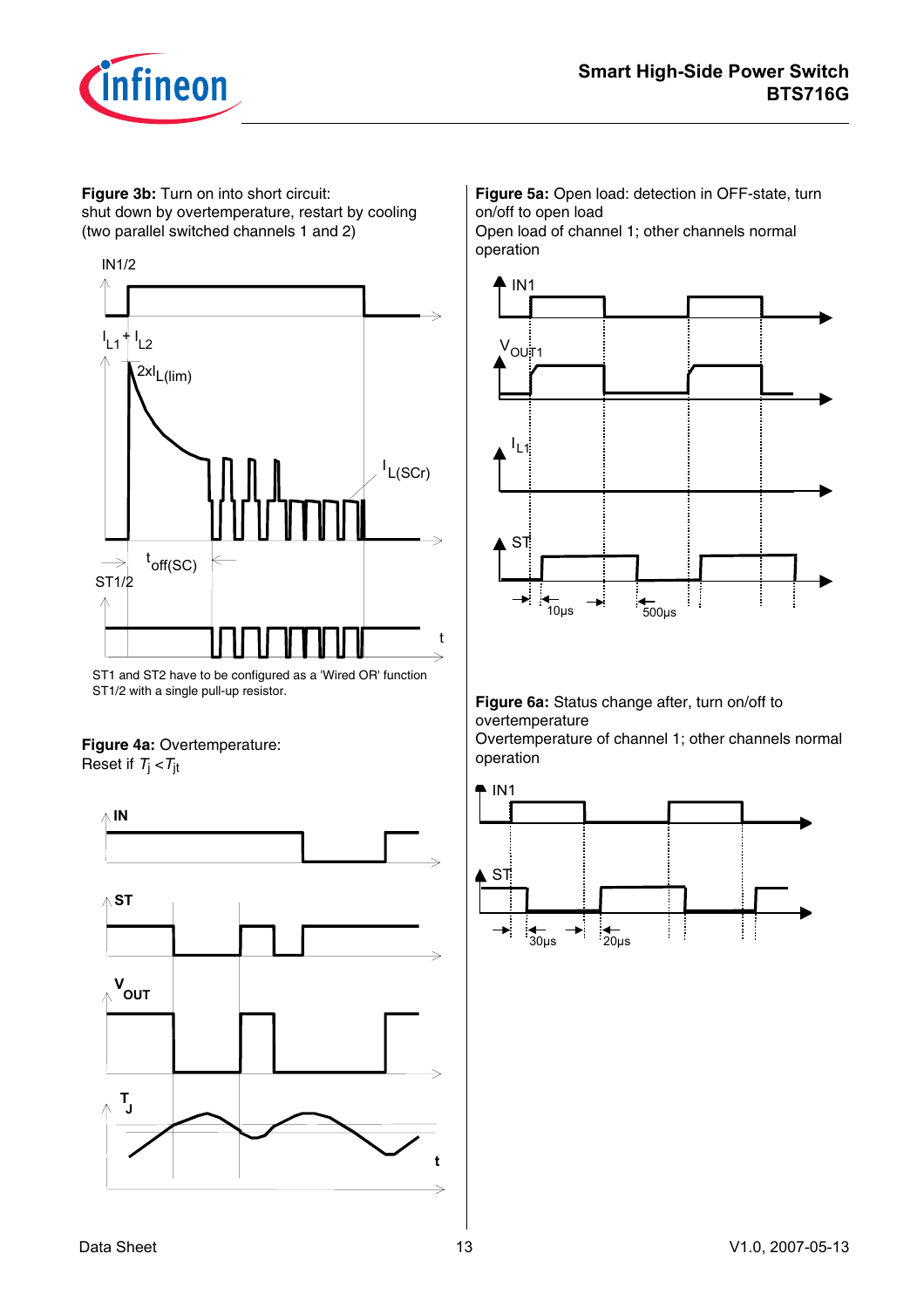

# **Package Outlines**



**Figure 1 PG-DSO-20** (Plastic Dual Small Outline Package) (RoHS-compliant)

To meet the world-wide customer requirements for environmentally friendly products and to be compliant with government regulations the device is available as a green product. Green products are RoHS-Compliant (i.e Pbfree finish on leads and suitable for Pb-free soldering according to IPC/JEDEC J-STD-020).

Please specify the package needed (e.g. green package) when placing an order

You can find all of our packages, sorts of packing and others in our Infineon Internet Page "Products": http://www.infineon.com/products. Dimensions in mm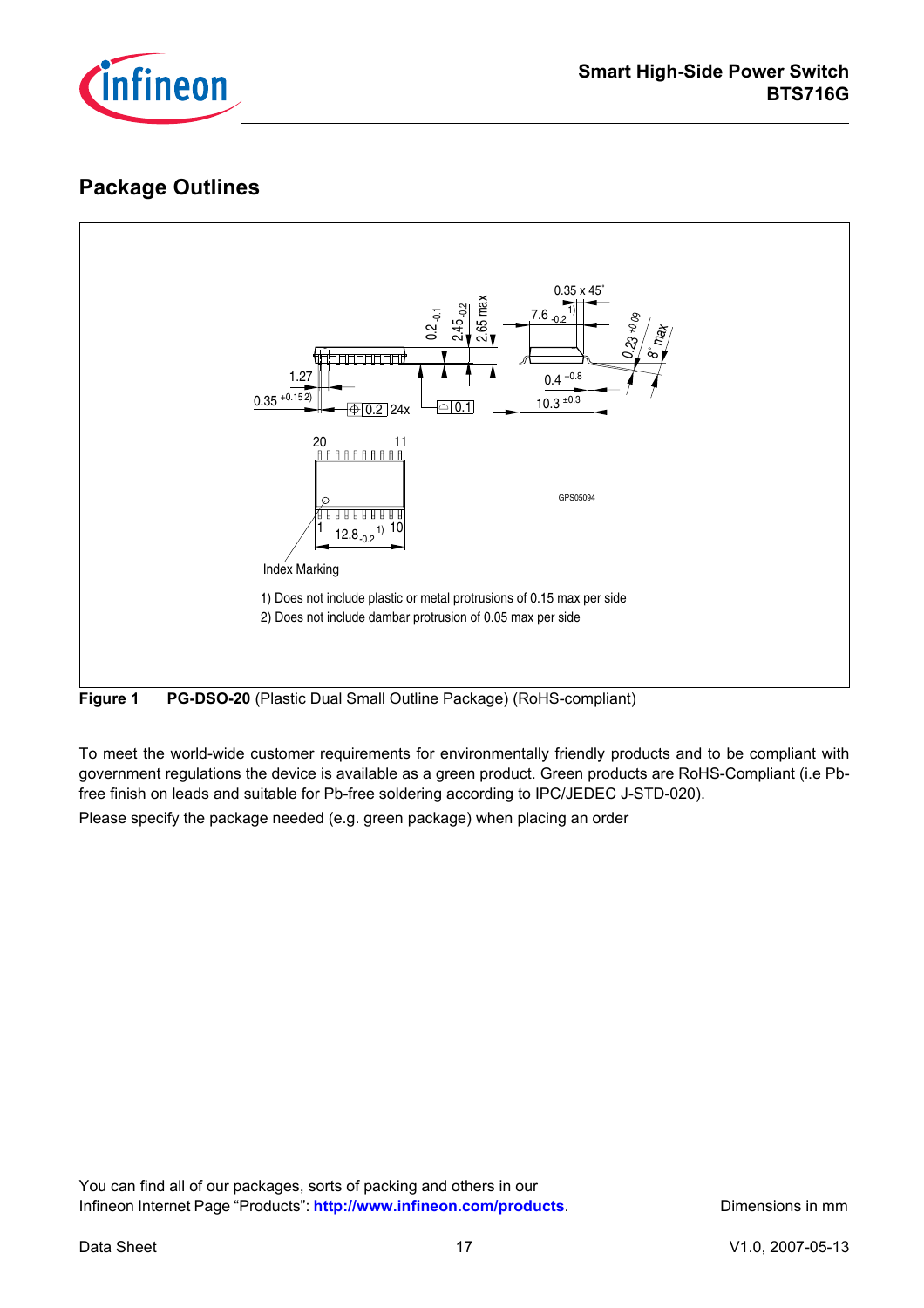

# **Revision History**

| Version | <b>Date</b> | <b>Changes</b>                   |
|---------|-------------|----------------------------------|
| 1.0     | 2007-05-13  | Creation of the green datasheet. |
|         |             |                                  |
|         |             |                                  |
|         |             |                                  |
|         |             |                                  |
|         |             |                                  |
|         |             |                                  |
|         |             |                                  |
|         |             |                                  |
|         |             |                                  |
|         |             |                                  |
|         |             |                                  |